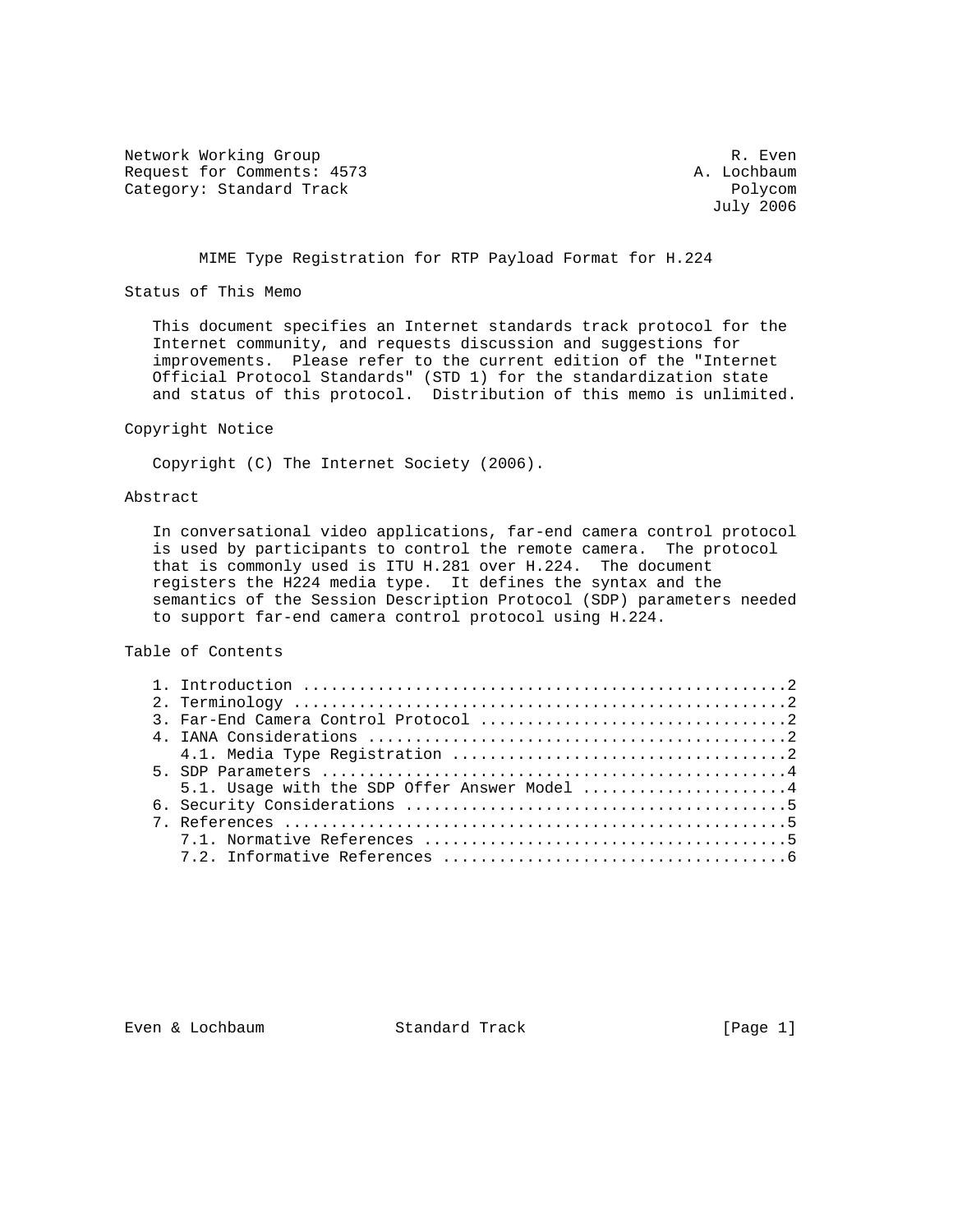# 1. Introduction

 The document registers the H224 media type, which may be used by systems that use SDP [RFC4566].

 This media type is used for supporting the simple far-end camera control protocol on SDP-based systems. The media type helps signaling gateways between H.323 [ITU.H323] and SDP-based systems to use far-end camera control, end to end, without any protocol translation in the middle.

 The document defines the H224 media type since the RTP packets in H.323 annex Q [ITU.H323] carry H.224 frames [ITU.H224]. The far-end camera control protocol (FECC) is internal to the H.224 frame and is identified by the client ID field of the H.224 packet.

 The document will define the SDP [RFC4566] parameters needed to support the above far-end camera control protocol in systems that use SDP.

2. Terminology

 The key words "MUST", "MUST NOT", "REQUIRED", "SHALL", "SHALL NOT", "SHOULD", "SHOULD NOT", "RECOMMENDED", "MAY", and "OPTIONAL" in this document are to be interpreted as described in RFC2119 [RFC2119] and indicate requirement levels for compliant RTP implementations.

3. Far-End Camera Control Protocol

 This simple protocol is based on ITU-T H.281[ITU.281] frames carried in ITU-T H.224 packets in an RTP/UDP channel. H.323 annex Q specifies how to build the RTP packets from the H.224 packets.

 Using far end camera control protocol in point-to-point calls and multipoint calls for packet-switch networks is described in H.323, annex Q.

- 4. IANA Considerations
- 4.1. Media Type Registration

 This section describes the media types and names associated with this payload format. The registration uses the templates defined in RFC 4288 [RFC4288]. It follows RFC 3555 [RFC3555].

Even & Lochbaum Standard Track [Page 2]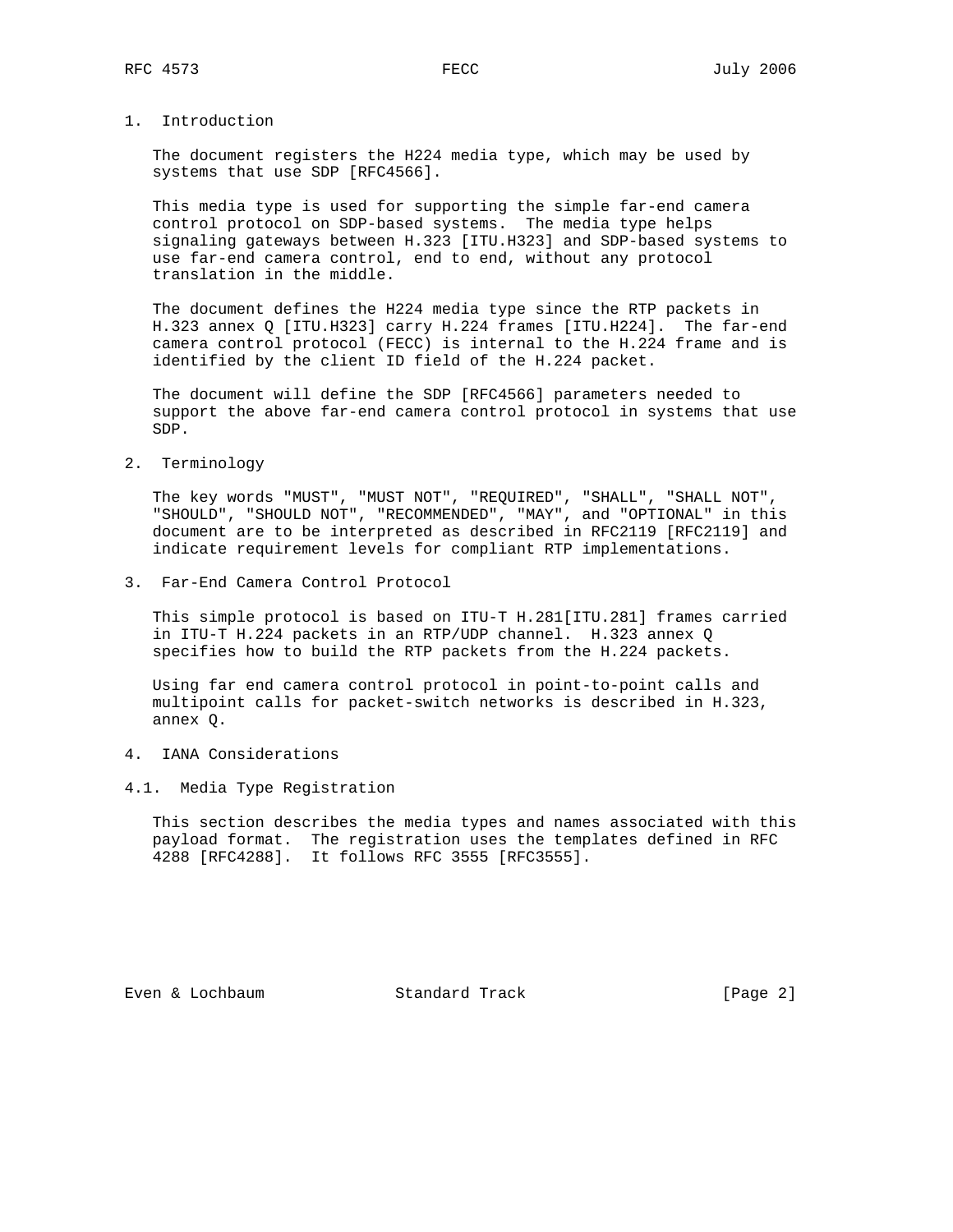4.1.1. Registration of MIME Media Type application/h224

MIME media type name: application

MIME subtype name: H224

Required parameters: None

Optional parameters: None

Encoding considerations:

This media type is framed (see H.323, Annex Q [ITU.H323]) and contains binary data; see Section 4.8 of [RFC4288]

Security considerations: See Section 6 of RFC 4573.

Interoperability considerations:

 Terminals sending simple far-end camera control commands should use this MIME type. Receivers who cannot support the protocol will reject the channel.

Published specification: RFC 4573

Applications that use this media type:

Video conferencing applications.

Additional information: None

Person and email address to contact for further information:

Roni Even: roni.even@polycom.co.il

Intended usage: COMMON

Restrictions on usage:

 This media type depends on RTP framing and thus is only defined for transfer via RTP [RFC3550]. Transport within other framing protocols is not defined at this time.

Author: Roni Even

Change controller:

IETF Audio/Video Transport working group, delegated from the IESG.

Even & Lochbaum Standard Track [Page 3]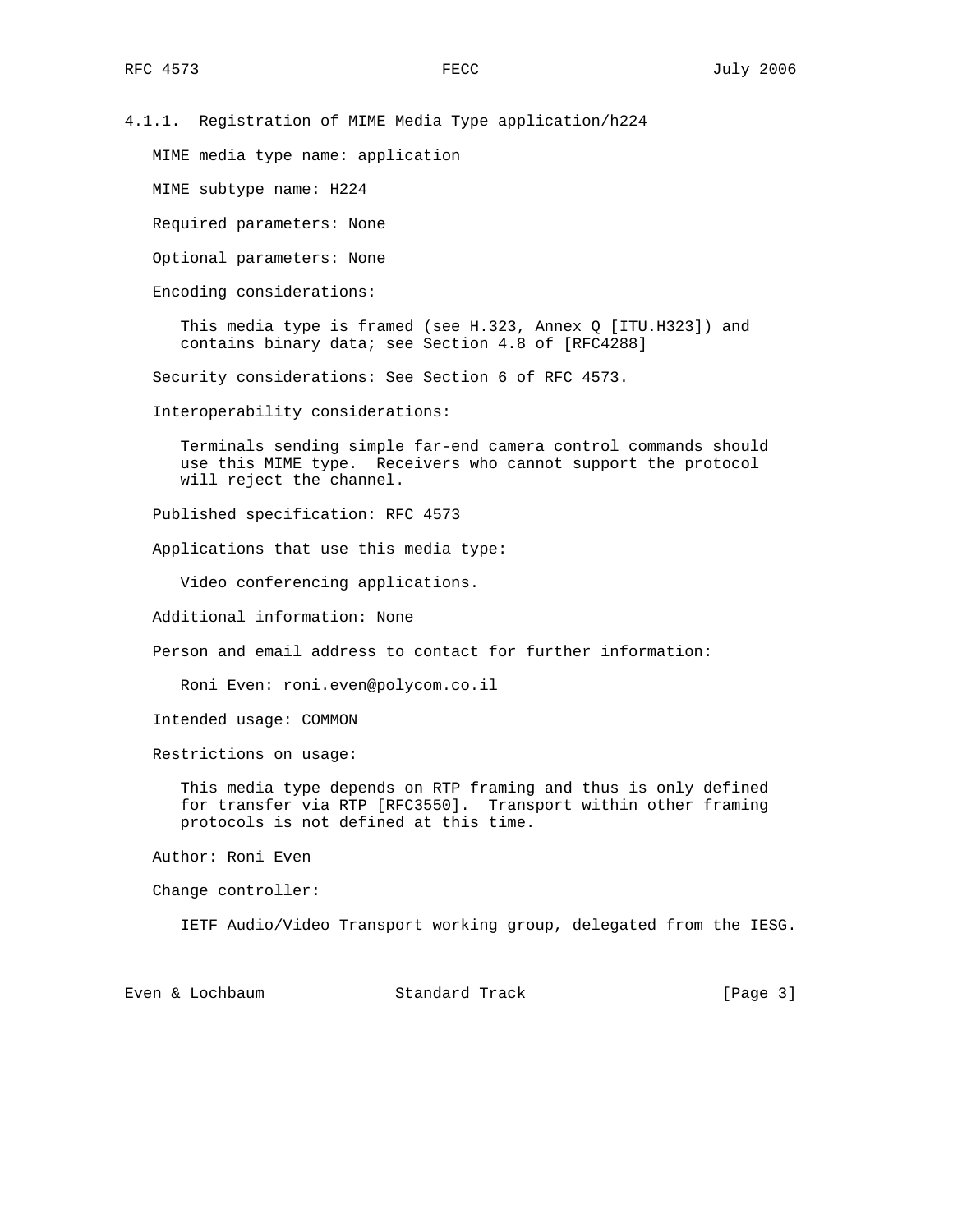#### 5. SDP Parameters

 The media type application/h224 string is mapped to fields in the Session Description Protocol (SDP) as follows:

 o The media name in the "m=" line of SDP MUST be application. The transport SHALL be any applicable RTP profile (for example RFC 3551 [RFC3551]), and the payload type is dynamic.

 o The encoding name in the "a=rtpmap" line of SDP MUST be h224 (the MIME subtype).

o The default clock rate in the "a=rtpmap" line MUST be 4800.

The recommended maximum bandwidth for this protocol is 6.4 kbit/sec.

5.1. Usage with the SDP Offer Answer Model

 When offering FECC using SDP in an Offer/Answer model [RFC3264], the following considerations are necessary.

 Far-end camera control communication is uni-directional. H.224 is bi-directional and can be used to learn the capabilities of the remote video end point, e.g., how many cameras it has. The offer answer exchange is dependent on the functionality of both sides.

 The offerer offers a sendonly channel if its camera cannot be remotely controlled and if the offerer does not intend to use H.224 to learn the capabilities of the remote video endpoints.

 In all other cases, when the offerer's camera can be remotely controlled and/or it intends to use H.224 capabilities negotiation, the offerer offers a sendrecv channel.

The answerer behavior is as follows:

 If it receives an offer with sendonly, it answers with a recvonly if it supports far-end camera control; otherwise, it ignores/rejects the offer.

 If it receives an offer with sendrecv and its camera can be remotely controlled, or it intends to use H.224 capabilities negotiation, it answers with a sendrecv option. If its camera cannot be remotely controlled, it can answer with a sendonly attribute. The answerer may also reject the offer if he does not support FECC or does not intend to use FECC at the moment.

Even & Lochbaum Standard Track [Page 4]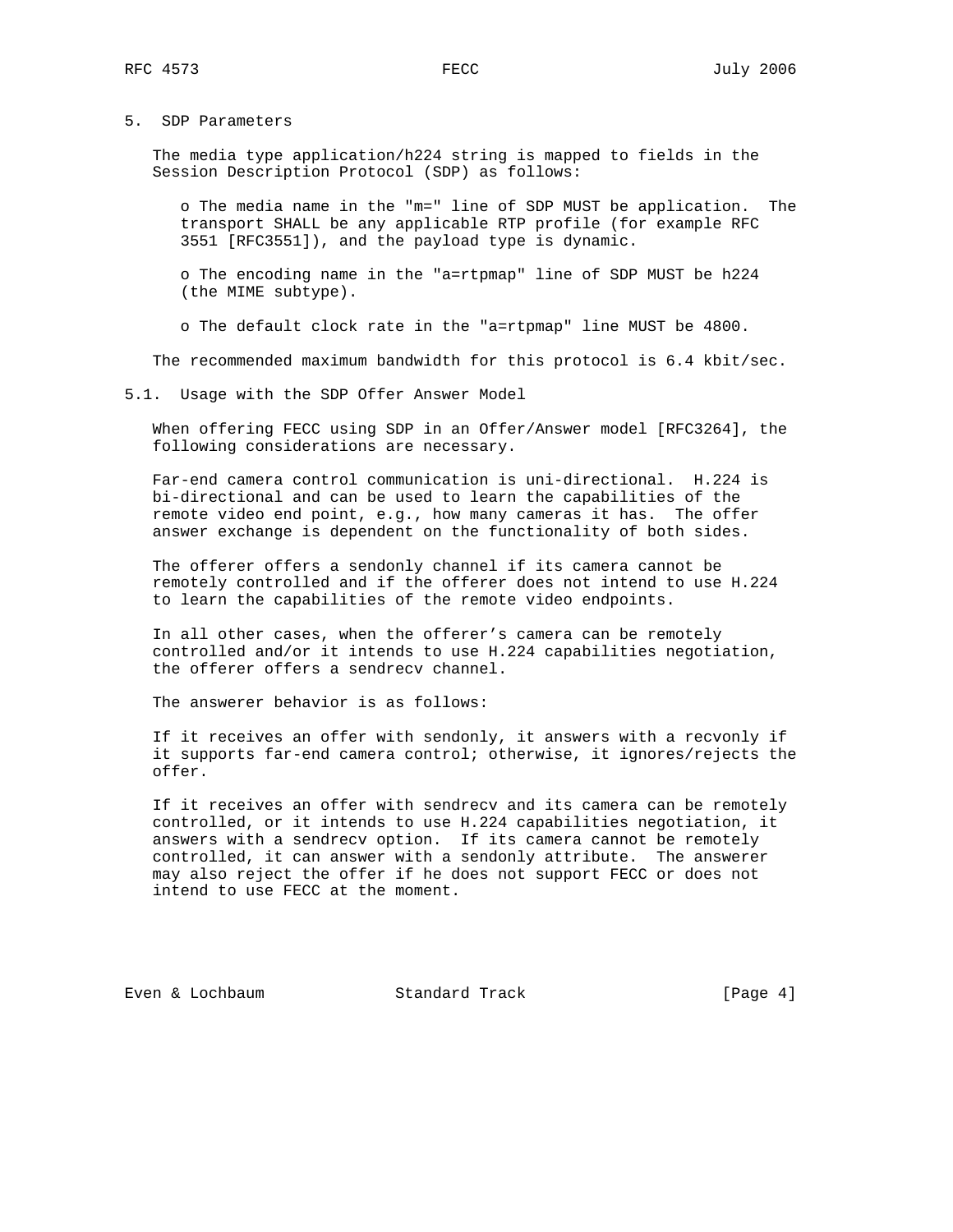#### 6. Security Considerations

 H.224 payload format, defined in H.323, annex Q defines packet structure based on RTP using the RTP header structure from RFC 3550. Those packets are subject to the security considerations discussed in the RTP specification [RFC3550]. This implies that confidentiality of the media streams is achieved by encryption. Secure Realtime Transport Protocol (SRTP) [RFC3711] may be used to provide both encryption and integrity protection of RTP flow.

 A potential denial-of-service threat exists for data that causes application behavior like camera movement. The attacker can inject pathological datagrams into the stream that cause the receiver to change the camera position. Therefore, the usage of data origin authentication and data integrity protection of at least the H.323 annex Q packet is RECOMMENDED; for example, with SRTP.

 Note that the appropriate mechanism to ensure confidentiality and integrity of H.323 annex Q packets and their payloads is very dependent on the application and on the transport and signaling protocols employed. Thus, although SRTP is given as an example above, other possible choices exist.

- 7. References
- 7.1. Normative References
	- [ITU.281] International Telecommunications Union, "A far end camera control protocol for videoconferences using H.224", ITU- T Recommendation H.281, November 1994.
	- [ITU.H224] International Telecommunications Union, "A real time control protocol for simplex applications using the H.221 LSD/HSD/HLP channels.", ITU-T Recommendation H.224, February 2000.
	- [ITU.H323] International Telecommunications Union, "Visual telephone systems and equipment for local area networks which provide a non-guaranteed quality of service", ITU-T Recommendation H.323, July 2003.
	- [RFC2119] Bradner, S., "Key words for use in RFCs to Indicate Requirement Levels", BCP 14, RFC 2119, March 1997.
	- [RFC3264] Rosenberg, J. and H. Schulzrinne, "An Offer/Answer Model with Session Description Protocol (SDP)", RFC 3264, June 2002.

| Standard Track<br>Even & Lochbaum | [Page $5$ ] |  |  |
|-----------------------------------|-------------|--|--|
|-----------------------------------|-------------|--|--|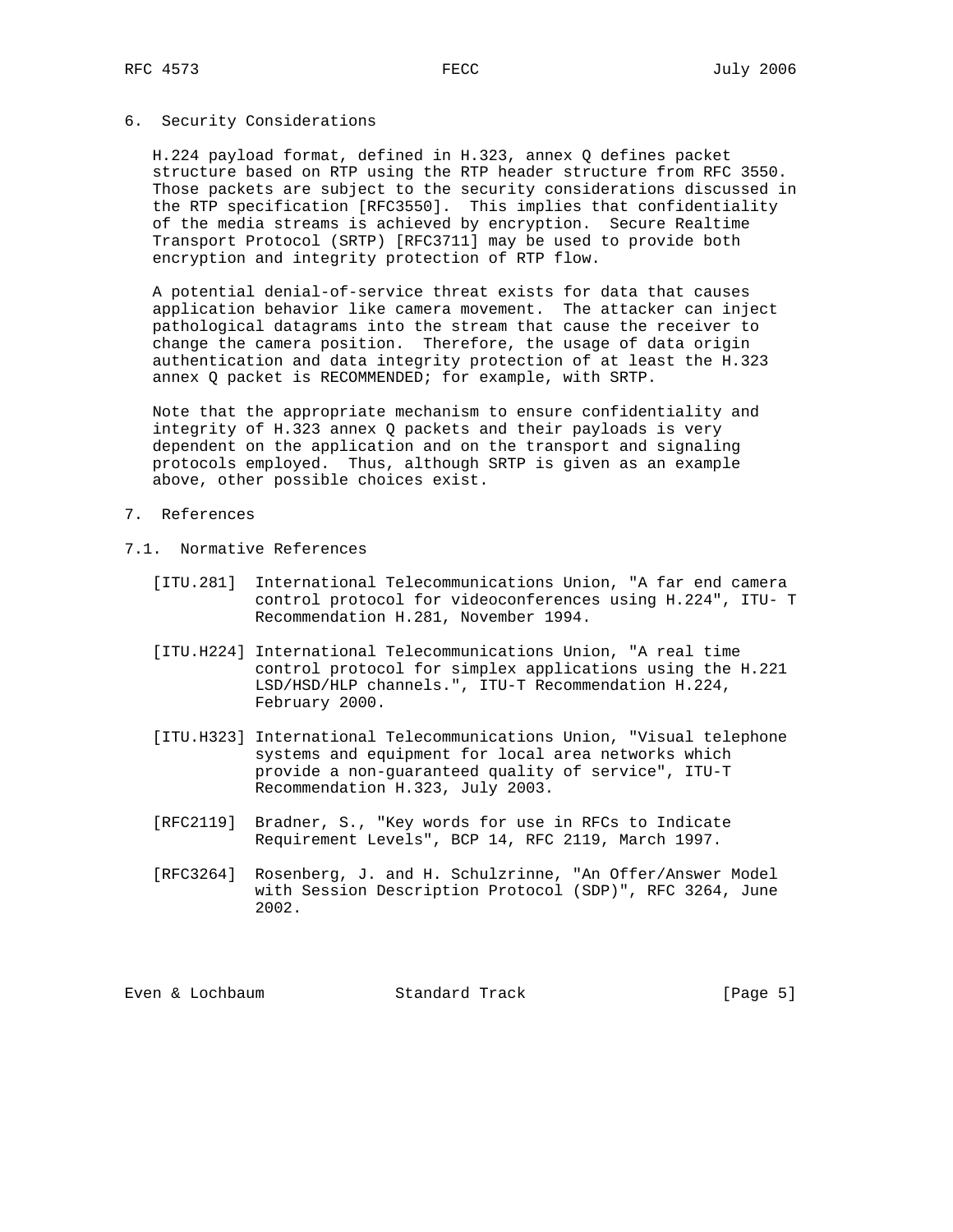- [RFC3550] Schulzrinne, H., Casner, S., Frederick, R., and V. Jacobson, "RTP: A Transport Protocol for Real-Time Applications", STD 64, RFC 3550, July 2003.
- [RFC4566] Handley, M., Jacobson, V., and C. Perkins, "SDP: Session Description Protocol", RFC 4566, July 2006.

7.2. Informative References

- [RFC3551] Schulzrinne, H. and S. Casner, "RTP Profile for Audio and Video Conferences with Minimal Control", STD 65, RFC 3551, July 2003.
- [RFC3555] Casner, S. and P. Hoschka, "MIME Type Registration of RTP Payload Formats", RFC 3555, July 2003.
	- [RFC3711] Baugher, M., McGrew, D., Naslund, M., Carrara, E., and K. Norrman, "The Secure Real-time Transport Protocol (SRTP)", RFC 3711, March 2004.
	- [RFC4288] Freed, N. and J. Klensin, "Media Type Specifications and Registration Procedures", BCP 13, RFC 4288, December 2005.

Authors' Addresses

 Roni Even Polycom 94 Derech Em Hamoshavot Petach Tikva 49130 Israel

EMail: roni.even@polycom.co.il

 Andrew Lochbaum Polycom 6500 River Place Blvd, Building 6 Austin, TX 78730 USA

EMail: alochbaum@polycom.com

Even & Lochbaum Standard Track [Page 6]